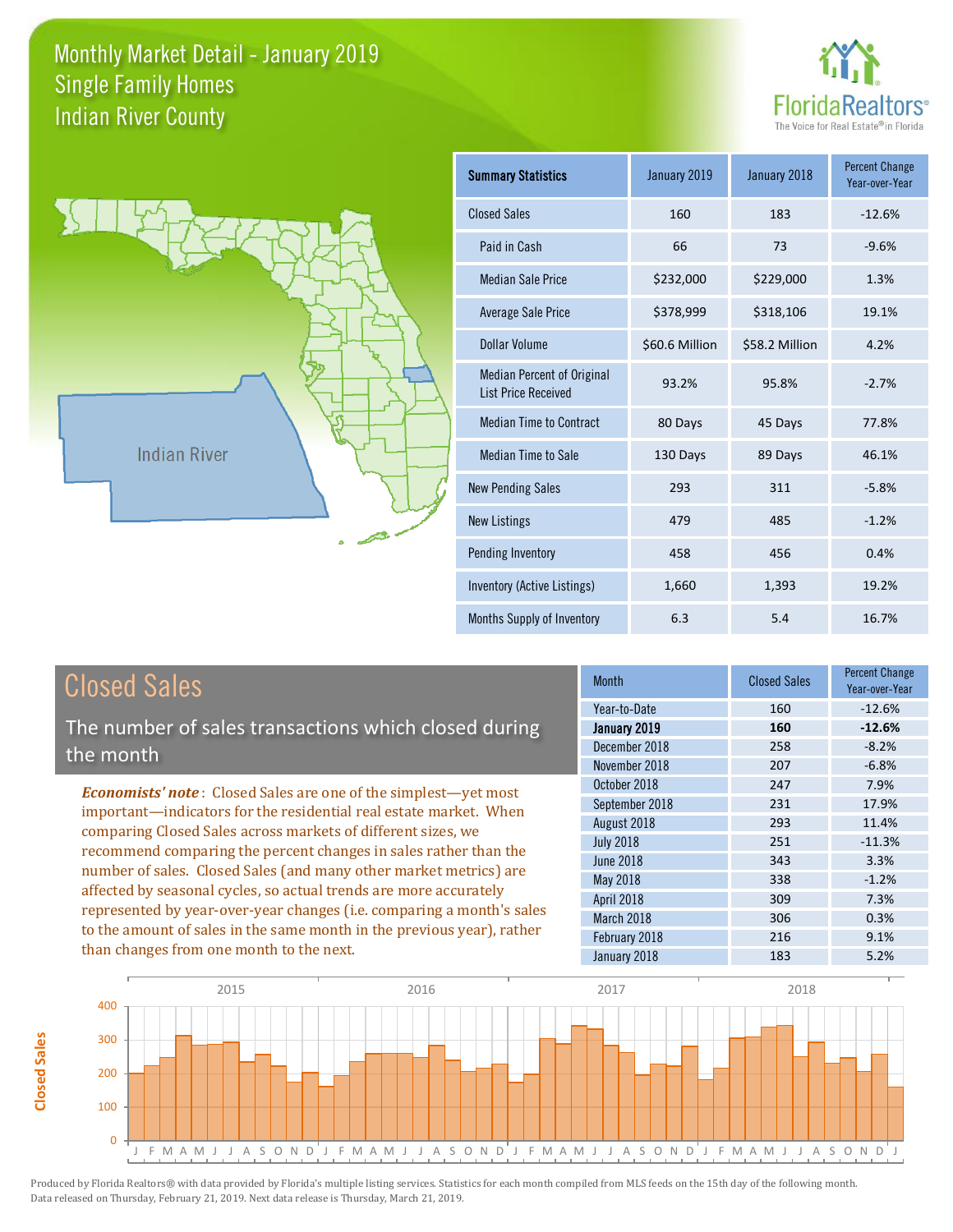this statistic should be interpreted with care.



105 -26.6%

| <b>Cash Sales</b>                                                               | <b>Month</b>      | Cash Sales | <b>Percent Change</b><br>Year-over-Year |
|---------------------------------------------------------------------------------|-------------------|------------|-----------------------------------------|
|                                                                                 | Year-to-Date      | 66         | $-9.6%$                                 |
| The number of Closed Sales during the month in which                            | January 2019      | 66         | $-9.6%$                                 |
| buyers exclusively paid in cash                                                 | December 2018     | 95         | $-13.6%$                                |
|                                                                                 | November 2018     | 83         | $-6.7%$                                 |
|                                                                                 | October 2018      | 93         | $0.0\%$                                 |
|                                                                                 | September 2018    | 63         | $-4.5%$                                 |
| <b>Economists' note</b> : Cash Sales can be a useful indicator of the extent to | August 2018       | 109        | 23.9%                                   |
| which investors are participating in the market. Why? Investors are             | <b>July 2018</b>  | 97         | $-6.7%$                                 |
| far more likely to have the funds to purchase a home available up front,        | <b>June 2018</b>  | 137        | 6.2%                                    |
| whereas the typical homebuyer requires a mortgage or some other                 | May 2018          | 124        | $-7.5%$                                 |
| form of financing. There are, of course, many possible exceptions, so           | <b>April 2018</b> | 131        | $-1.5%$                                 |



### Cash Sales as a Percentage of Closed Sales

The percentage of Closed Sales during the month which were Cash Sales

*Economists' note* : This statistic is simply another way of viewing Cash Sales. The remaining percentages of Closed Sales (i.e. those not paid fully in cash) each month involved some sort of financing, such as mortgages, owner/seller financing, assumed loans, etc.

| <b>Month</b>     | <b>Percent of Closed</b><br>Sales Paid in Cash | <b>Percent Change</b><br>Year-over-Year |
|------------------|------------------------------------------------|-----------------------------------------|
| Year-to-Date     | 41.3%                                          | 3.5%                                    |
| January 2019     | 41.3%                                          | 3.5%                                    |
| December 2018    | 36.8%                                          | $-5.9%$                                 |
| November 2018    | 40.1%                                          | 0.0%                                    |
| October 2018     | 37.7%                                          | $-7.1%$                                 |
| September 2018   | 27.3%                                          | $-19.0%$                                |
| August 2018      | 37.2%                                          | 11.0%                                   |
| <b>July 2018</b> | 38.6%                                          | 5.2%                                    |
| <b>June 2018</b> | 39.9%                                          | 2.6%                                    |
| May 2018         | 36.7%                                          | $-6.4%$                                 |
| April 2018       | 42.4%                                          | $-8.2%$                                 |
| March 2018       | 34.3%                                          | $-26.9%$                                |
| February 2018    | 43.1%                                          | $-6.3%$                                 |
| January 2018     | 39.9%                                          | $-7.4%$                                 |

January 2018 **73** -2.7%

February 2018 **93 2.2%** 

March 2018

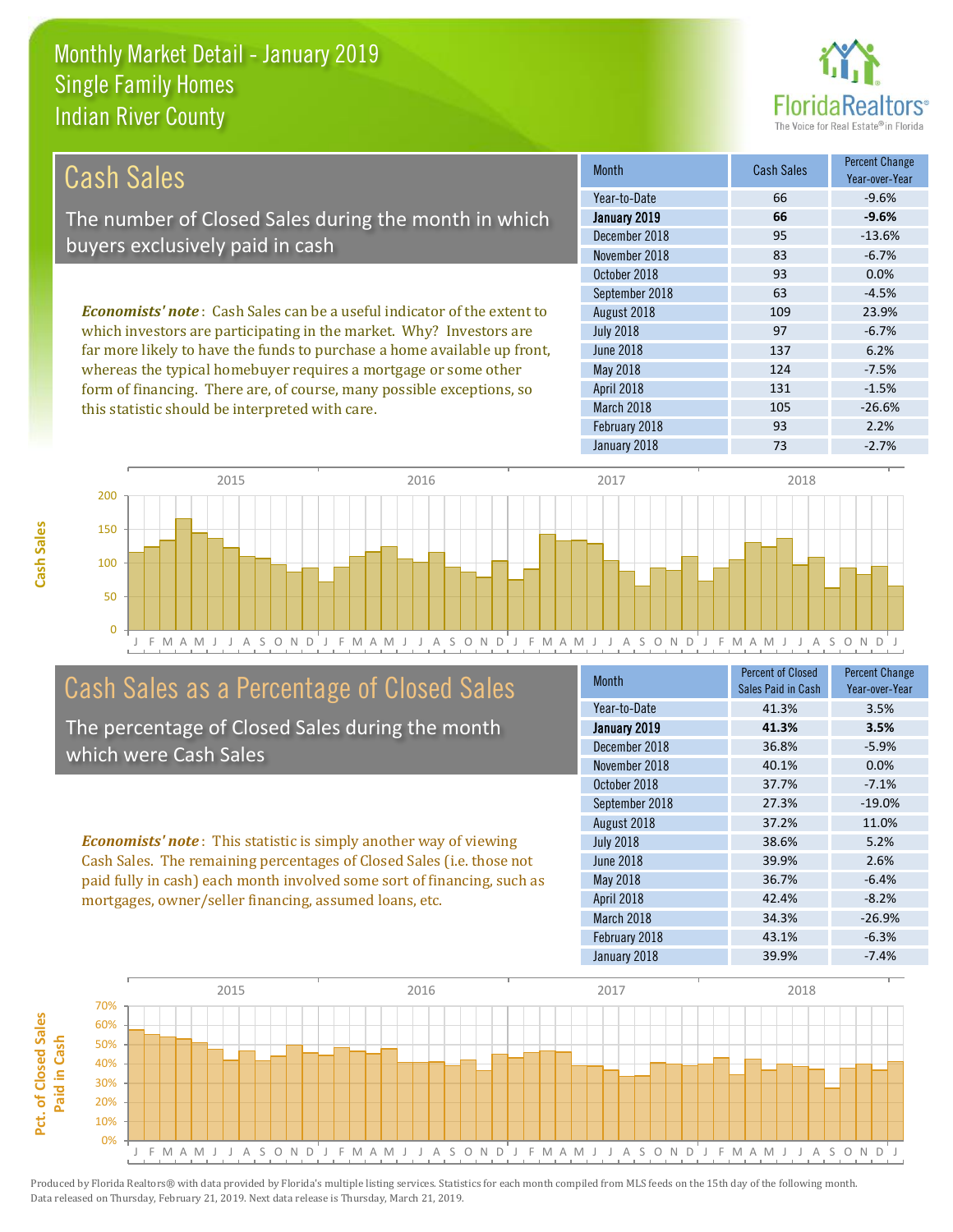

#### Month Median Sale Price Percent Change Year-over-Year January 2019 **\$232,000 1.3%** Year-to-Date \$232,000 1.3% June 2018 **\$249,000 6.0%** December 2018 **\$242,505** 1.0% November 2018 **\$240,000** 9.6% August 2018 **\$245,000** 3.8% July 2018 **\$230,204** -0.5% October 2018 \$235,150 6.3% September 2018 \$240,000 4.4% May 2018 **3239,768** 2.1% April 2018 **\$235,000** 5.6% March 2018 **\$225,000 0.9%** February 2018 **\$242,450** \$242,450 12.0% January 2018 \$229,000 9.0% *Economists' note* : Median Sale Price is our preferred summary statistic for price activity because, unlike Average Sale Price, Median Sale Price is not sensitive to high sale prices for small numbers of homes that may not be characteristic of the market area. Keep in mind that median price trends over time are not always solely caused by changes in the general value of local real estate. Median sale price only reflects the values of the homes that *sold* each month, and the mix of the types of homes that sell can change over time. Median Sale Price The median sale price reported for the month (i.e. 50% of sales were above and 50% of sales were below)



### Average Sale Price

The average sale price reported for the month (i.e. total sales in dollars divided by the number of sales)

*Economists' note* : Usually, we prefer Median Sale Price over Average Sale Price as a summary statistic for home prices. However, Average Sale Price does have its uses—particularly when it is analyzed alongside the Median Sale Price. For one, the relative difference between the two statistics can provide some insight into the market for higher-end homes in an area.

| <b>Month</b>     | <b>Average Sale Price</b> | <b>Percent Change</b><br>Year-over-Year |
|------------------|---------------------------|-----------------------------------------|
| Year-to-Date     | \$378,999                 | 19.1%                                   |
| January 2019     | \$378,999                 | 19.1%                                   |
| December 2018    | \$376,117                 | 15.8%                                   |
| November 2018    | \$324,563                 | 18.5%                                   |
| October 2018     | \$310,545                 | $-4.9%$                                 |
| September 2018   | \$304,633                 | $-6.7%$                                 |
| August 2018      | \$318,992                 | $-13.7%$                                |
| <b>July 2018</b> | \$335,530                 | $-15.1%$                                |
| <b>June 2018</b> | \$356,663                 | 12.9%                                   |
| May 2018         | \$333,745                 | 2.9%                                    |
| April 2018       | \$367,984                 | $-11.9%$                                |
| March 2018       | \$317,196                 | 1.3%                                    |
| February 2018    | \$371,669                 | 30.8%                                   |
| January 2018     | \$318,106                 | $-3.4%$                                 |



**Average Sale Price**

**Average Sale Price**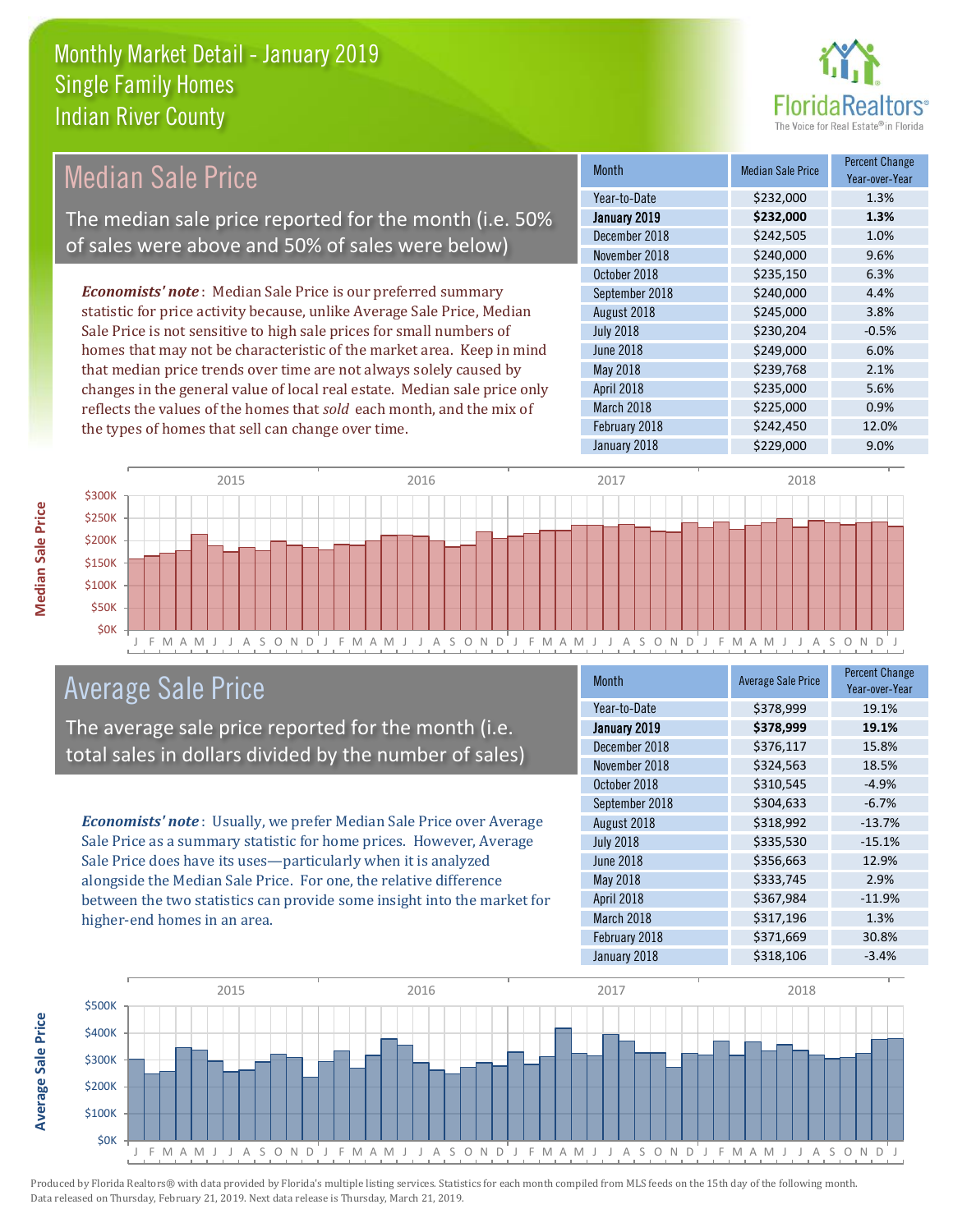

#### Dollar Volume

The sum of the sale prices for all sales which closed during the month

*Economists' note* : Dollar Volume is simply the sum of all sale prices in a given time period, and can quickly be calculated by multiplying Closed Sales by Average Sale Price. It is a strong indicator of the health of the real estate industry in a market, and is of particular interest to real estate professionals, investors, analysts, and government agencies. Potential home sellers and home buyers, on the other hand, will likely be better served by paying attention to trends in the two components of Dollar Volume (i.e. sales and prices) individually.

| <b>Month</b>     | <b>Dollar Volume</b> | <b>Percent Change</b><br>Year-over-Year |
|------------------|----------------------|-----------------------------------------|
| Year-to-Date     | \$60.6 Million       | 4.2%                                    |
| January 2019     | \$60.6 Million       | 4.2%                                    |
| December 2018    | \$97.0 Million       | 6.3%                                    |
| November 2018    | \$67.2 Million       | 10.5%                                   |
| October 2018     | \$76.7 Million       | 2.6%                                    |
| September 2018   | \$70.4 Million       | 10.0%                                   |
| August 2018      | \$93.5 Million       | $-3.9%$                                 |
| <b>July 2018</b> | \$84.2 Million       | $-24.7%$                                |
| <b>June 2018</b> | \$122.3 Million      | 16.6%                                   |
| May 2018         | \$112.8 Million      | 1.7%                                    |
| April 2018       | \$113.7 Million      | $-5.5%$                                 |
| March 2018       | \$97.1 Million       | 1.6%                                    |
| February 2018    | \$80.3 Million       | 42.6%                                   |
| January 2018     | \$58.2 Million       | 1.6%                                    |



## Median Percent of Original List Price Received

The median of the sale price (as a percentage of the original list price) across all properties selling during the month

*Economists' note* : The Median Percent of Original List Price Received is useful as an indicator of market recovery, since it typically rises as buyers realize that the market may be moving away from them and they need to match the selling price (or better it) in order to get a contract on the house. This is usually the last measure to indicate a market has shifted from down to up, so it is what we would call a *lagging* indicator.

| <b>Month</b>     | Med. Pct. of Orig.<br><b>List Price Received</b> | <b>Percent Change</b><br>Year-over-Year |
|------------------|--------------------------------------------------|-----------------------------------------|
| Year-to-Date     | 93.2%                                            | $-2.7%$                                 |
| January 2019     | 93.2%                                            | $-2.7%$                                 |
| December 2018    | 95.0%                                            | $-1.0%$                                 |
| November 2018    | 95.4%                                            | 0.2%                                    |
| October 2018     | 95.7%                                            | 0.5%                                    |
| September 2018   | 94.7%                                            | $-0.8%$                                 |
| August 2018      | 95.0%                                            | $-1.1%$                                 |
| <b>July 2018</b> | 94.9%                                            | $-1.5%$                                 |
| <b>June 2018</b> | 95.5%                                            | 0.1%                                    |
| May 2018         | 95.8%                                            | 1.3%                                    |
| April 2018       | 95.5%                                            | 1.1%                                    |
| March 2018       | 95.7%                                            | $-0.2%$                                 |
| February 2018    | 95.8%                                            | 0.2%                                    |
| January 2018     | 95.8%                                            | 0.3%                                    |

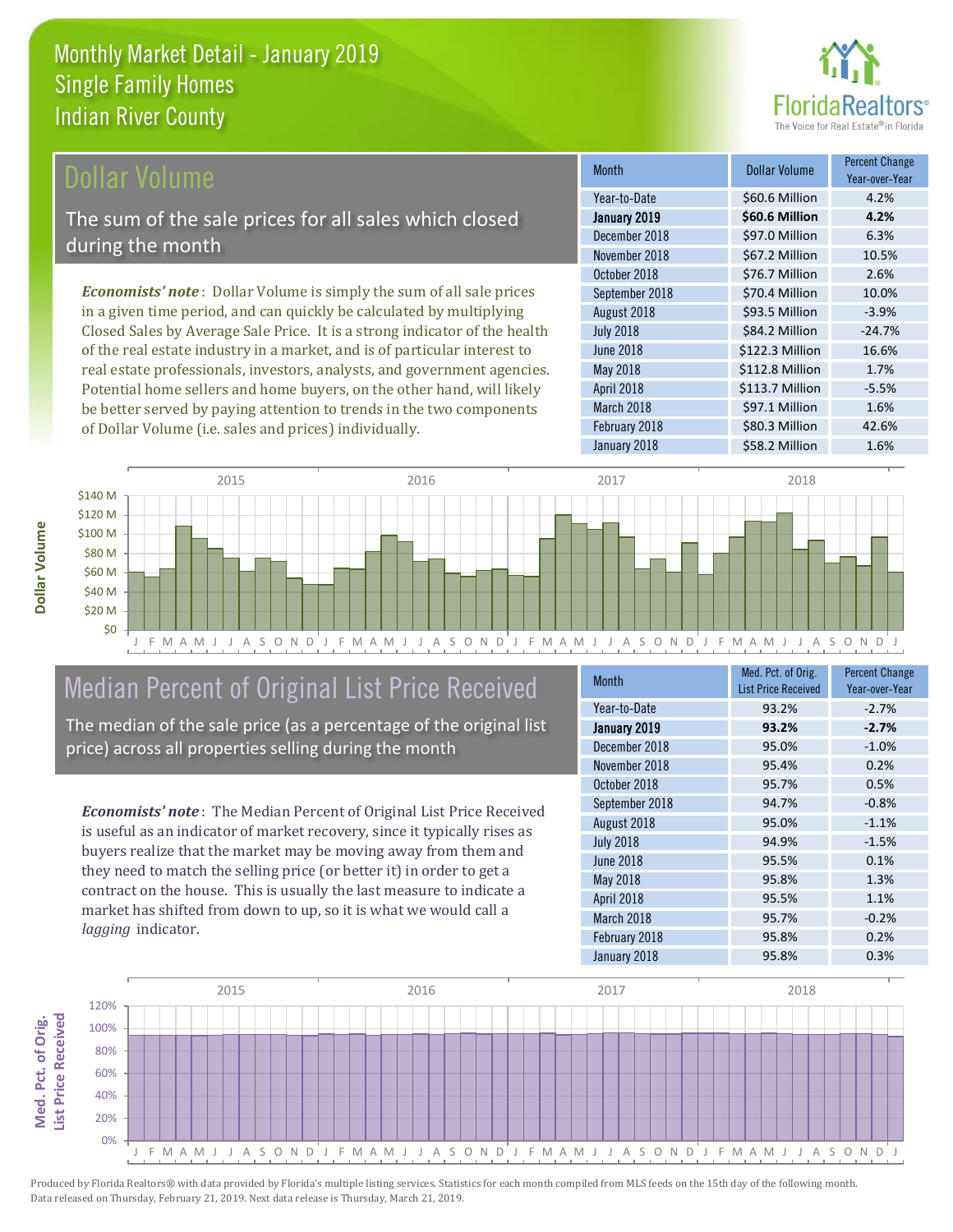

### **Median Time to Contract**

The median number of days between the listing date and contract date for all Closed Sales during the month

*Economists' note* : Like Time to Sale, Time to Contract is a measure of the length of the home selling process calculated for sales which closed during the month. The difference is that Time to Contract measures the number of days between the initial listing of a property and the signing of the contract which eventually led to the closing of the sale. When the gap between Median Time to Contract and Median Time to Sale grows, it is usually a sign of longer closing times and/or declining numbers of cash sales.

| <b>Month</b>     | Median Time to<br>Contract | <b>Percent Change</b><br>Year-over-Year |
|------------------|----------------------------|-----------------------------------------|
| Year-to-Date     | 80 Days                    | 77.8%                                   |
| January 2019     | 80 Days                    | 77.8%                                   |
| December 2018    | 55 Days                    | 22.2%                                   |
| November 2018    | 57 Days                    | 42.5%                                   |
| October 2018     | 55 Days                    | 0.0%                                    |
| September 2018   | 52 Days                    | $-5.5%$                                 |
| August 2018      | 70 Days                    | 48.9%                                   |
| <b>July 2018</b> | 50 Days                    | 6.4%                                    |
| <b>June 2018</b> | 49 Days                    | $-2.0%$                                 |
| May 2018         | 42 Days                    | $-23.6%$                                |
| April 2018       | 49 Days                    | 4.3%                                    |
| March 2018       | 45 Days                    | $-8.2%$                                 |
| February 2018    | 46 Days                    | $-17.9%$                                |
| January 2018     | 45 Days                    | 15.4%                                   |



### Median Time to Sale

**Median Time to** 

The median number of days between the listing date and closing date for all Closed Sales during the month

*Economists' note* : Time to Sale is a measure of the length of the home selling process, calculated as the number of days between the initial listing of a property and the closing of the sale. *Median* Time to Sale is the amount of time the "middle" property selling this month was on the market. That is, 50% of homes selling this month took *less* time to sell, and 50% of homes took *more* time to sell. Median Time to Sale gives a more accurate picture than Average Time to Sale, which can be skewed upward by small numbers of properties taking an abnormally long time to sell.

| <b>Month</b>      | <b>Median Time to Sale</b> | <b>Percent Change</b><br>Year-over-Year |
|-------------------|----------------------------|-----------------------------------------|
| Year-to-Date      | 130 Days                   | 46.1%                                   |
| January 2019      | 130 Days                   | 46.1%                                   |
| December 2018     | 101 Days                   | 4.1%                                    |
| November 2018     | 94 Days                    | 5.6%                                    |
| October 2018      | 90 Days                    | $-15.1%$                                |
| September 2018    | 97 Days                    | $-9.3%$                                 |
| August 2018       | 117 Days                   | 39.3%                                   |
| <b>July 2018</b>  | 92 Days                    | 1.1%                                    |
| <b>June 2018</b>  | 95 Days                    | 4.4%                                    |
| <b>May 2018</b>   | 84 Days                    | $-20.0%$                                |
| <b>April 2018</b> | 94 Days                    | 2.2%                                    |
| March 2018        | 84 Days                    | $-9.7%$                                 |
| February 2018     | 91 Days                    | $-2.2%$                                 |
| January 2018      | 89 Days                    | 8.5%                                    |

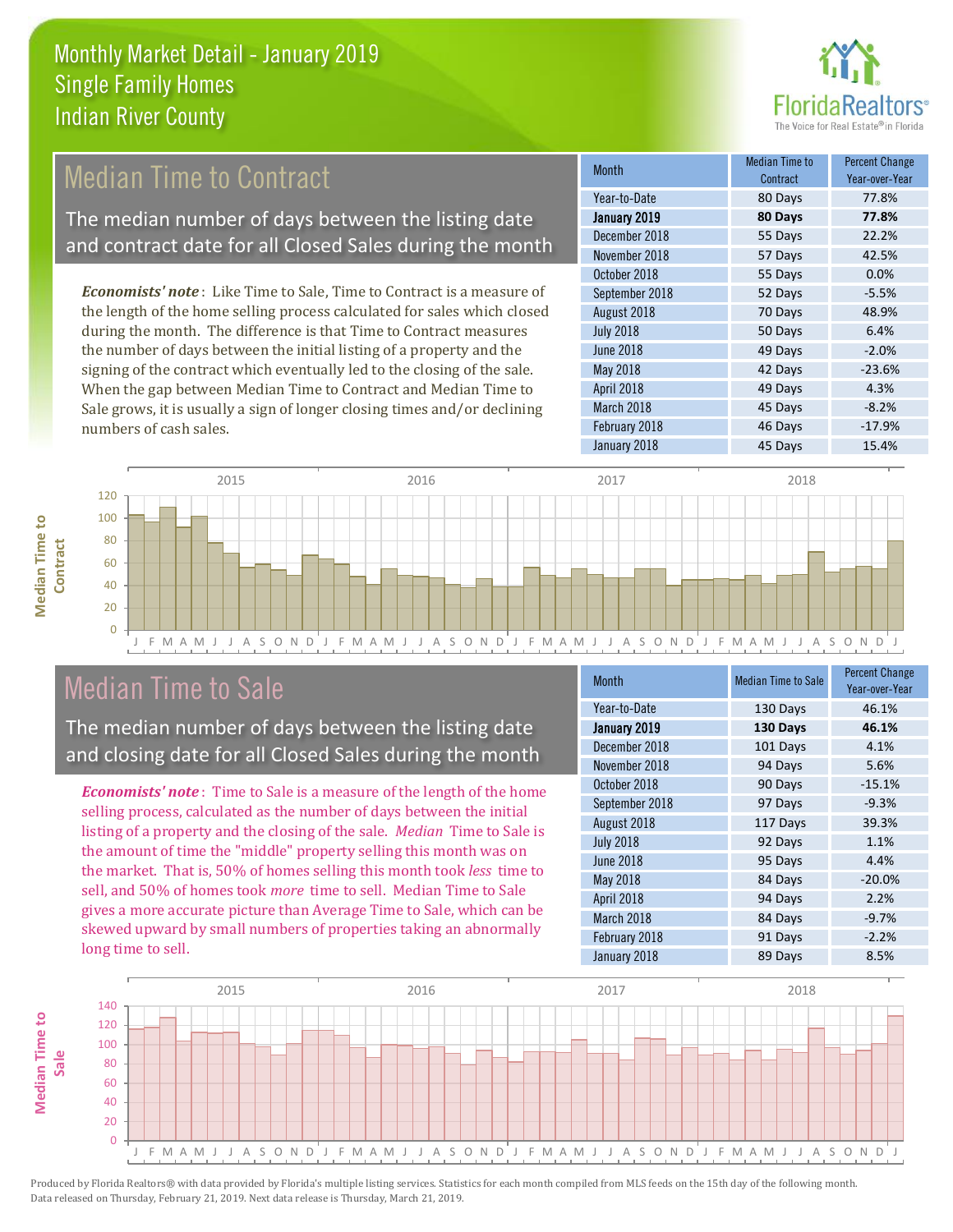

| <b>New Pending Sales</b>                                                       | <b>Month</b>      | <b>New Pending Sales</b> | <b>Percent Change</b><br>Year-over-Year |
|--------------------------------------------------------------------------------|-------------------|--------------------------|-----------------------------------------|
|                                                                                | Year-to-Date      | 293                      | $-5.8%$                                 |
| The number of listed properties that went under                                | January 2019      | 293                      | $-5.8%$                                 |
| contract during the month                                                      | December 2018     | 156                      | $-21.2%$                                |
|                                                                                | November 2018     | 260                      | $-3.3%$                                 |
|                                                                                | October 2018      | 272                      | $-2.5%$                                 |
| <b>Economists' note</b> : Because of the typical length of time it takes for a | September 2018    | 217                      | 42.8%                                   |
| sale to close, economists consider Pending Sales to be a decent                | August 2018       | 307                      | 12.0%                                   |
| indicator of potential future Closed Sales. It is important to bear in         | <b>July 2018</b>  | 286                      | $-1.0%$                                 |
| mind, however, that not all Pending Sales will be closed successfully.         | June 2018         | 278                      | $-18.7%$                                |
| So, the effectiveness of Pending Sales as a future indicator of Closed         | May 2018          | 357                      | 11.2%                                   |
| Sales is susceptible to changes in market conditions such as the               | <b>April 2018</b> | 390                      | 17.1%                                   |



# New Listings

**New Listings**

**Pending Sales**

Pending Sales

distressed properties for sale.

The number of properties put onto the market during the month

availability of financing for homebuyers and the inventory of

*Economists' note* : New Listings tend to rise in delayed response to increasing prices, so they are often seen as a lagging indicator of market health. As prices rise, potential sellers raise their estimations of value—and in the most recent cycle, rising prices have freed up many potential sellers who were previously underwater on their mortgages. Note that in our calculations, we take care to not include properties that were recently taken off the market and quickly relisted, since these are not really *new* listings.

| <b>Month</b>     | <b>New Listings</b> | <b>Percent Change</b><br>Year-over-Year |
|------------------|---------------------|-----------------------------------------|
| Year-to-Date     | 479                 | $-1.2%$                                 |
| January 2019     | 479                 | $-1.2%$                                 |
| December 2018    | 263                 | 7.3%                                    |
| November 2018    | 369                 | 8.8%                                    |
| October 2018     | 446                 | 30.4%                                   |
| September 2018   | 311                 | 75.7%                                   |
| August 2018      | 348                 | 13.4%                                   |
| <b>July 2018</b> | 333                 | 8.8%                                    |
| <b>June 2018</b> | 303                 | $-18.3%$                                |
| May 2018         | 411                 | 8.2%                                    |
| April 2018       | 405                 | 21.3%                                   |
| March 2018       | 432                 | 15.8%                                   |
| February 2018    | 458                 | 3.4%                                    |
| January 2018     | 485                 | 15.5%                                   |

March 2018 **355** -3.5% February 2018 313 313 -9.5%

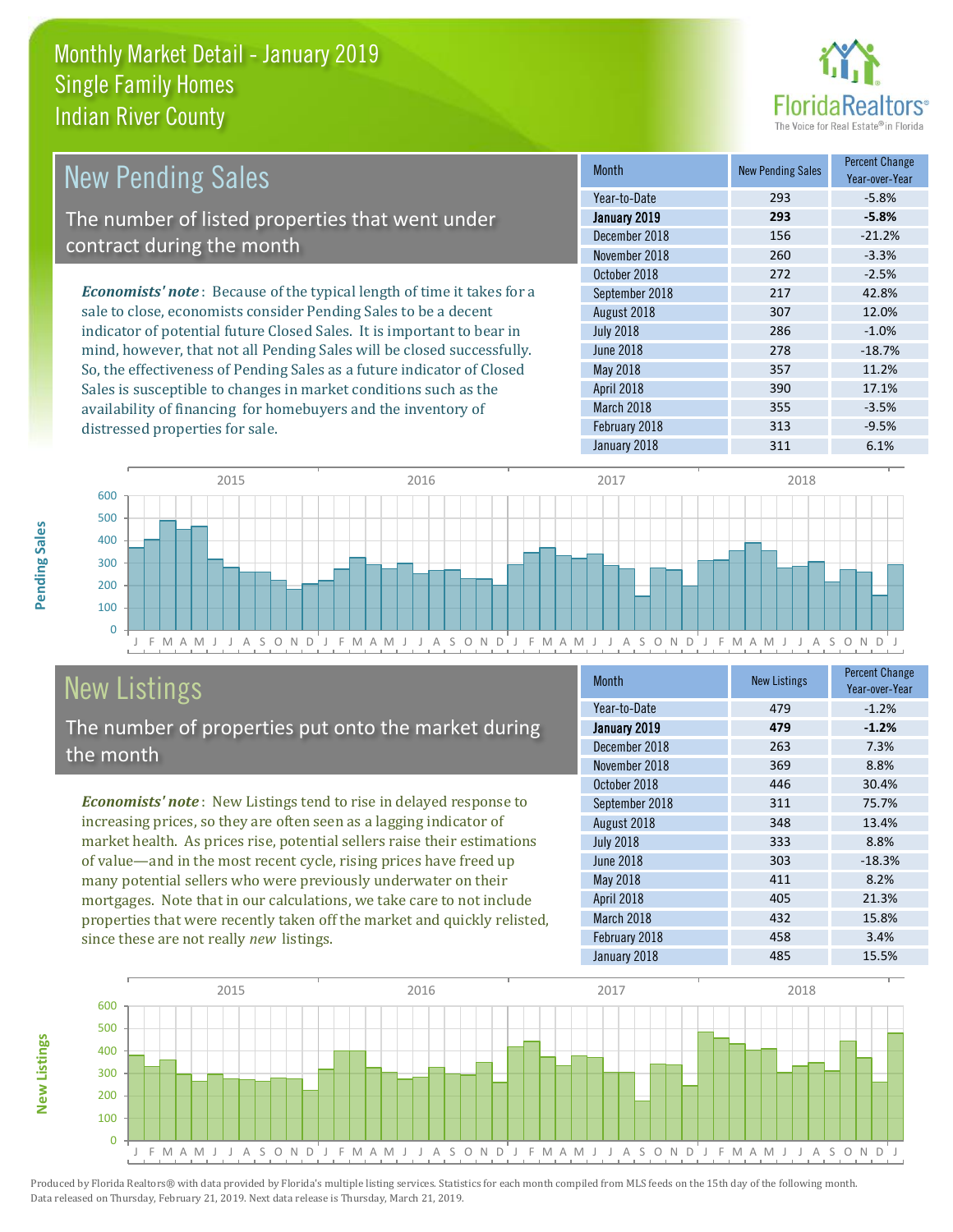

### Inventory (Active Listings)

The number of property listings active at the end of the month

*Economists' note* : There are a number of ways to define and calculate Inventory. Our method is to simply count the number of active listings on the last day of the month, and hold this number to compare with the same month the following year. Inventory rises when New Listings are outpacing the number of listings that go off-market (regardless of whether they actually sell). Likewise, it falls when New Listings aren't keeping up with the rate at which homes are going off-market.

| <b>Month</b>             | Inventory | <b>Percent Change</b><br>Year-over-Year |
|--------------------------|-----------|-----------------------------------------|
| <b>YTD (Monthly Avg)</b> | 1,660     | 19.2%                                   |
| January 2019             | 1,660     | 19.2%                                   |
| December 2018            | 1,493     | 27.0%                                   |
| November 2018            | 1,484     | 22.4%                                   |
| October 2018             | 1,490     | 22.7%                                   |
| September 2018           | 1,332     | 16.0%                                   |
| August 2018              | 1,330     | 14.1%                                   |
| <b>July 2018</b>         | 1,290     | 3.4%                                    |
| <b>June 2018</b>         | 1,307     | 2.0%                                    |
| <b>May 2018</b>          | 1,467     | 9.6%                                    |
| April 2018               | 1,415     | 9.5%                                    |
| March 2018               | 1,441     | 8.1%                                    |
| February 2018            | 1,492     | 3.3%                                    |
| January 2018             | 1,393     | $-6.3%$                                 |



### Months Supply of Inventory

An estimate of the number of months it will take to deplete the current Inventory given recent sales rates

*Economists' note* : MSI is a useful indicator of market conditions. The benchmark for a balanced market (favoring neither buyer nor seller) is 5.5 months of inventory. Anything higher is traditionally a buyers' market, and anything lower is a sellers' market. There is no single accepted way of calculating MSI. A common method is to divide current Inventory by the most recent month's Closed Sales count, but this count is a usually poor predictor of future Closed Sales due to seasonal cycles. To eliminate seasonal effects, we use the 12-month average of monthly Closed Sales instead.

| Month                    | <b>Months Supply</b> | <b>Percent Change</b><br>Year-over-Year |
|--------------------------|----------------------|-----------------------------------------|
| <b>YTD (Monthly Avg)</b> | 6.3                  | 16.7%                                   |
| January 2019             | 6.3                  | 16.7%                                   |
| December 2018            | 5.6                  | 24.4%                                   |
| November 2018            | 5.6                  | 16.7%                                   |
| October 2018             | 5.6                  | 16.7%                                   |
| September 2018           | 5.0                  | 11.1%                                   |
| August 2018              | 5.0                  | 11.1%                                   |
| <b>July 2018</b>         | 4.9                  | 2.1%                                    |
| <b>June 2018</b>         | 4.9                  | $-2.0%$                                 |
| May 2018                 | 5.6                  | 3.7%                                    |
| April 2018               | 5.4                  | 1.9%                                    |
| March 2018               | 5.5                  | $-1.8%$                                 |
| February 2018            | 5.7                  | $-8.1%$                                 |
| January 2018             | 5.4                  | $-15.6%$                                |

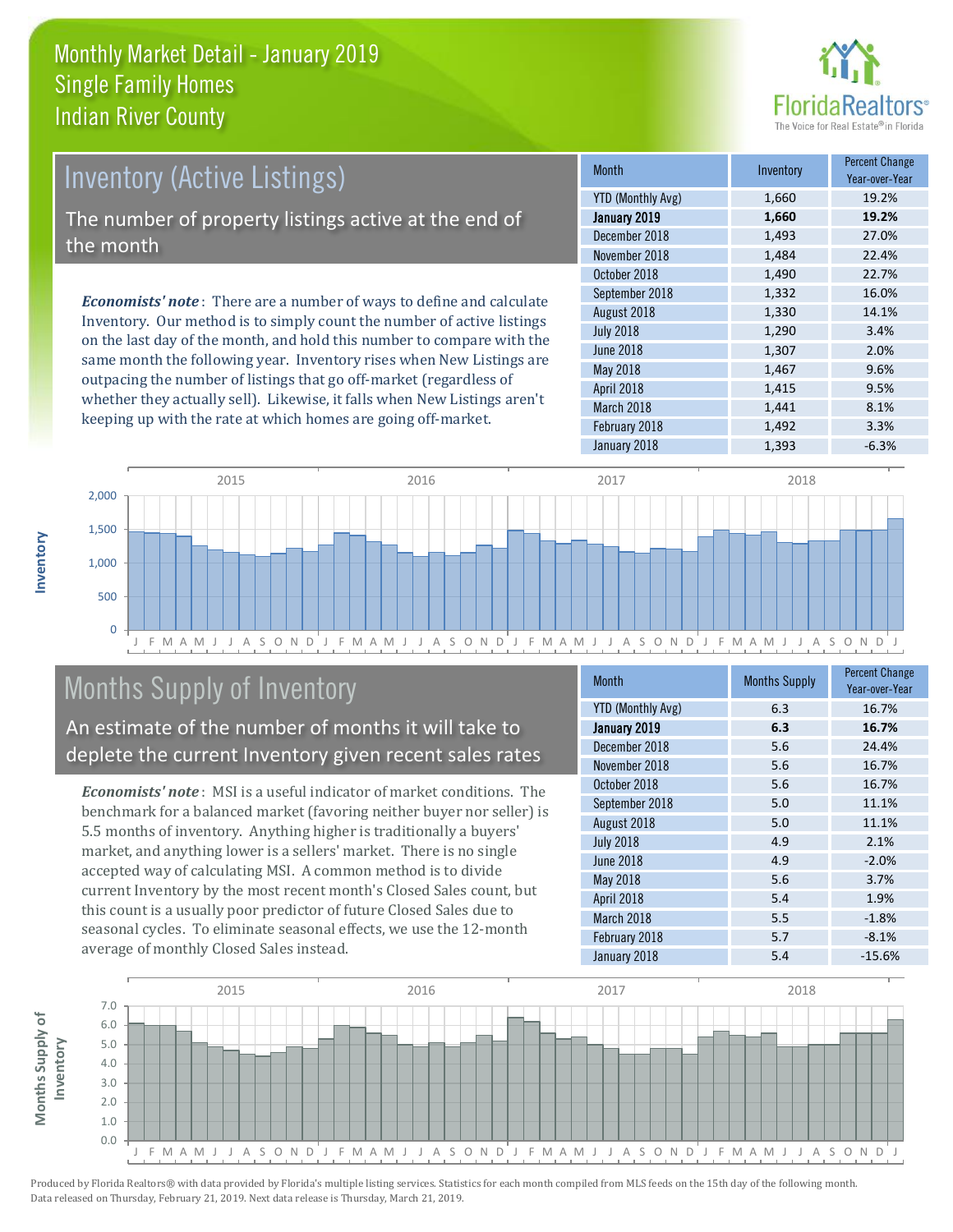

#### *Economists' note:* Closed Sales are one of the simplest—yet most important—indicators for the residential real estate market. When comparing Closed Sales across markets of different sizes, we Closed Sales by Sale Price The number of sales transactions which closed during the month

recommend comparing the percent changes in sales rather than the number of sales. Closed Sales (and many other market metrics) are affected by seasonal cycles, so actual trends are more accurately represented by year-over-year changes (i.e. comparing a month's sales to the amount of sales in the same month in the previous year), rather than changes from one month to the next.

| Sale Price            | <b>Closed Sales</b> | <b>Percent Change</b><br>Year-over-Year |
|-----------------------|---------------------|-----------------------------------------|
| Less than \$50,000    | 0                   | $-100.0%$                               |
| $$50,000 - $99,999$   | 5                   | $-28.6%$                                |
| $$100,000 - $149,999$ | 20                  | 0.0%                                    |
| $$150,000 - $199,999$ | 39                  | $-2.5%$                                 |
| \$200,000 - \$249,999 | 25                  | $-10.7%$                                |
| \$250,000 - \$299,999 | 25                  | 8.7%                                    |
| \$300,000 - \$399,999 | 15                  | $-53.1%$                                |
| \$400,000 - \$599,999 | 14                  | 27.3%                                   |
| \$600,000 - \$999,999 | 11                  | $-21.4%$                                |
| \$1,000,000 or more   | 6                   | 0.0%                                    |



#### Median Time to Contract by Sale Price The median number of days between the listing date and contract date for all Closed Sales during the month

*Economists' note* : Like Time to Sale, Time to Contract is a measure of the length of the home selling process calculated for sales which closed during the month. The difference is that Time to Contract measures the number of days between the initial listing of a property and the signing of the contract which eventually led to the closing of the sale. When the gap between Median Time to Contract and Median Time to Sale grows, it is usually a sign of longer closing times and/or declining numbers of cash sales.

| <b>Sale Price</b>     | Median Time to<br>Contract | Percent Change<br>Year-over-Year |
|-----------------------|----------------------------|----------------------------------|
| Less than \$50,000    | (No Sales)                 | N/A                              |
| $$50,000 - $99,999$   | 96 Days                    | 1100.0%                          |
| $$100,000 - $149,999$ | 65 Days                    | 103.1%                           |
| $$150,000 - $199,999$ | 45 Days                    | 104.5%                           |
| \$200,000 - \$249,999 | 94 Days                    | 30.6%                            |
| \$250,000 - \$299,999 | 55 Days                    | 14.6%                            |
| \$300,000 - \$399,999 | 67 Days                    | 71.8%                            |
| \$400,000 - \$599,999 | 226 Days                   | 72.5%                            |
| \$600,000 - \$999,999 | 147 Days                   | $-5.2%$                          |
| \$1,000,000 or more   | 856 Days                   | 2575.0%                          |



Produced by Florida Realtors® with data provided by Florida's multiple listing services. Statistics for each month compiled from MLS feeds on the 15th day of the following month. Data released on Thursday, February 21, 2019. Next data release is Thursday, March 21, 2019.

**Median Time to Contract**

**Median Time to Contract**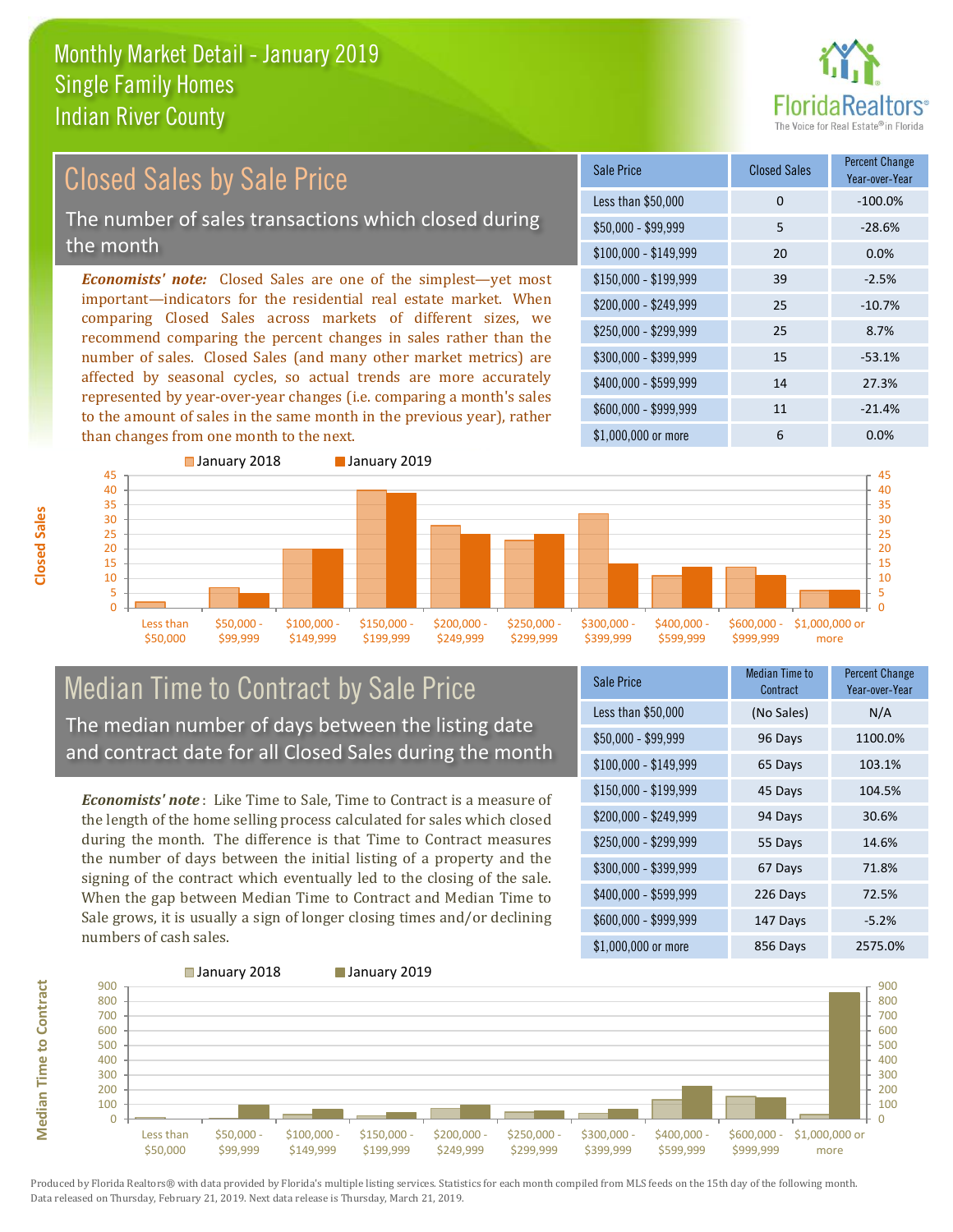

### New Listings by Initial Listing Price The number of properties put onto the market during the month

*Economists' note:* New Listings tend to rise in delayed response to increasing prices, so they are often seen as a lagging indicator of market health. As prices rise, potential sellers raise their estimations of value—and in the most recent cycle, rising prices have freed up many potential sellers who were previously underwater on their mortgages. Note that in our calculations, we take care to not include properties that were recently taken off the market and quickly relisted, since these are not really *new* listings.

| <b>Initial Listing Price</b> | <b>New Listings</b> | <b>Percent Change</b><br>Year-over-Year |
|------------------------------|---------------------|-----------------------------------------|
| Less than \$50,000           | 0                   | $-100.0%$                               |
| $$50,000 - $99,999$          | 5                   | $-58.3%$                                |
| $$100,000 - $149,999$        | 30                  | $-26.8%$                                |
| $$150,000 - $199,999$        | 80                  | 9.6%                                    |
| \$200,000 - \$249,999        | 99                  | 35.6%                                   |
| $$250,000 - $299,999$        | 69                  | $-13.8%$                                |
| \$300,000 - \$399,999        | 76                  | 15.2%                                   |
| \$400,000 - \$599,999        | 50                  | $-25.4%$                                |
| \$600,000 - \$999,999        | 36                  | $-5.3%$                                 |
| \$1,000,000 or more          | 34                  | 6.3%                                    |





#### Inventory by Current Listing Price The number of property listings active at the end of the month

*Economists' note* : There are a number of ways to define and calculate Inventory. Our method is to simply count the number of active listings on the last day of the month, and hold this number to compare with the same month the following year. Inventory rises when New Listings are outpacing the number of listings that go off-market (regardless of whether they actually sell). Likewise, it falls when New Listings aren't keeping up with the rate at which homes are going off-market.

| <b>Current Listing Price</b> | Inventory    | <b>Percent Change</b><br>Year-over-Year |
|------------------------------|--------------|-----------------------------------------|
| Less than \$50,000           | $\mathbf{1}$ | $-50.0%$                                |
| $$50,000 - $99,999$          | 2            | $-88.9%$                                |
| $$100,000 - $149,999$        | 65           | $-9.7%$                                 |
| $$150,000 - $199,999$        | 193          | 69.3%                                   |
| \$200,000 - \$249,999        | 250          | 35.9%                                   |
| \$250,000 - \$299,999        | 183          | 2.2%                                    |
| \$300,000 - \$399,999        | 263          | 51.1%                                   |
| \$400,000 - \$599,999        | 265          | 24.4%                                   |
| \$600,000 - \$999,999        | 188          | $-4.6%$                                 |
| \$1,000,000 or more          | 250          | 4.2%                                    |



**New Listings**

**Inventory**